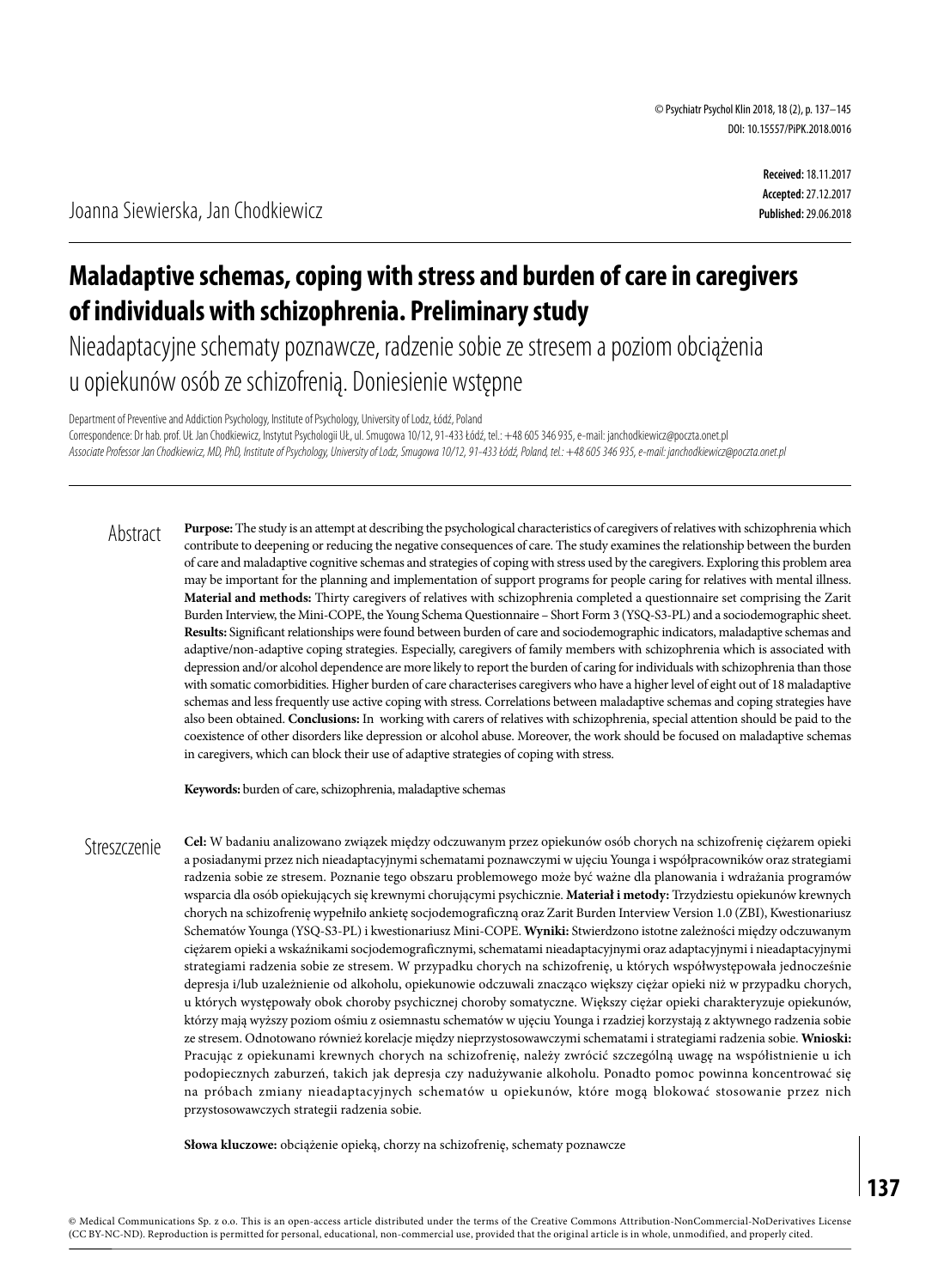### **INTRODUCTION**

The process of deinstitutionalisation of the health<br>care system for people with severe mental disor-<br>ders, initiated in Europe in the 1950s, has result-<br>ed in a significant shift in the care of the mentally ill to the care system for people with severe mental disorders, initiated in Europe in the 1950s, has resulted in a significant shift in the care of the mentally ill to the immediate surroundings, most often the spouse or parent (Awad and Voruganti, 2008; Ciałkowska-Kuźmińska and Kiejna, 2010). In environmental psychiatry, it is noted that the provision of care by loved ones in the natural environment is extremely important for the recovery process of the sick person. On the other hand, some negative consequences of long-term care from the caregiver's perspective have been noted. We may call them "burden of care" or "family burden" – FB, defined by Granda and Sinsbury (1962, after: de Barbaro, 1992, p. 26) as "the effect that mental illness exerts on people living with the sick."

Numerous reports indicate that carers of relatives suffering from mental illness experience many difficulties and permanent stress. This is due to a number of reasons, including the deterioration of the financial situation, the conflict of roles resulting from being the caregiver, the social stigmatisation of mentally ill people (and often their family members), frequent fatigue, lack of time and constant tension. It can safely be stated that a victim of mental illness is not only the person with mental illness himself/herself, but also their family, which bears the material, emotional and social consequences of the disease (Awad and Voruganti, 2008; Borowiecka-Kluza et al., 2013; Chuchra, 2009; Ciałkowska-Kuźmińska and Kiejna, 2010; de Barbaro, 1992; Kasperek-Zimowska and Chądzyńska, 2011; Papastavrou et al., 2010; Przywarka, 2002).

Recently, there has been an interest in the quality of life of caregivers as well as in the emotional, psychological and somatic consequences of caring for a mentally ill person. This is important because more burdened carers are more likely to benefit from health care, including psychiatric care (Chuchra, 2009; Ciałkowska-Kuźmińska and Kiejna, 2010). Studies on caregivers of relatives with schizophrenia have shown high levels of burden of care in 70–90% of the respondents. Women were the most burdened because they were the primary caregivers. The economic difficulty of the caregiver has been a significant factor deepening the sense of burden. The burden of care was positively correlated with the age of the caregiver and the duration of the cohabitation with the ill family member, while negatively related to the level of education of the caregiver, their professional activity and level of income (Caqueo-Urízar and Gutiérrez-Maldonado, 2006; Caqueo-Urízar et al., 2011; Li et al., 2007; Magaña et al., 2007; Papastavrou et al., 2010).

A review of the reports on the relationships between the burden of care and symptoms of schizophrenia facilitates a number of conclusions. Dyck et al. (1999) noted that negative symptoms (e.g. anhedonia, apathy, social and emotional withdrawal) are more likely to be a source of burden than positive symptoms such as hallucinations or delusions, because they make it more difficult for them to approach the sick. In addition, the presence of affective symptoms, especially anxiety and depression associated with illness, can increase anxiety about the condition of a person with schizophrenia, especially when he or she also shows suicidal tendencies. According to police data, mental illness is the most common cause for suicide attempt, affecting 10% of relatives with schizophrenia (Chuchra, 2009; Hołyst, 1996; Nowicka and Marszał-Wiśniewska, 2013; Przywarka, 2002; Putowski et al., 2015; Witusik et al., 2015). Magliano et al. (1998) came to different conclusions, because they assumed that a higher burden of care was associated with the occurrence of positive schizophrenia symptoms. They think that productive symptoms deepen the family's isolation and may arouse fear and misunderstanding in close relatives, especially when accompanied by aggressive behaviours. It is estimated that between 10% and 14% of families experience aggression from their mentally ill relatives (Barak and Solomon, 2005). Other studies have indicated that the burden is similar for positive and negative symptoms, but increases significantly with the severity of symptoms and behavioural disorders (Awad and Voruganti, 2008; Elmahdi et al., 2011; Magliano et al., 2002).

In conclusion, despite the differences outlined above, there is no doubt that a mental illness such as schizophrenia affects to a large extent the immediate environment of the person with mental illness. However, there is little research into which of the psychological properties characterising the caregivers contribute to deepening the average burden and which of them may play a protective role. Exploring this area may be relevant for the planning and implementation of assistance programs for people who take care of the mentally ill.

Among the burden "risk" factors, non-adaptive cognitive schemas occurring in caregivers can play an important role. Young et al. (2014) define a non-adaptive schema as a general, all-encompassing theme or pattern, consisting of memories, emotions, beliefs, and bodily sensations on people and their relationship with others. Schemas develop in childhood or puberty as a result of the frustration of basic emotional needs. Many studies, especially in recent years, have demonstrated a significant, positive relationship between schema intensity and Axis I and II disorders (e.g. Calvete et al., 2015; Eberhart et al., 2011; Mącik, 2016). Also, negative associations of cognitive schemas and variables associated with mental welfare have been demonstrated, albeit in a much lesser extent (Alipourchushaly and Taghiloo, 2015; Oettingen et al., 2017).

Despite the considerable interest in the influence of cognitive schemas on the functioning of an individual, few studies have so far been conducted regarding their role in the situation of providing care for a chronically ill family member. The conclusions drawn from studies on the caregivers of people with dementia (Haley et al., 1996), Alzheimer's disease (McNaughton et al, 1995) and after a traumatic intracranial haemorrhage (Stebbins and Pakenham, 2001)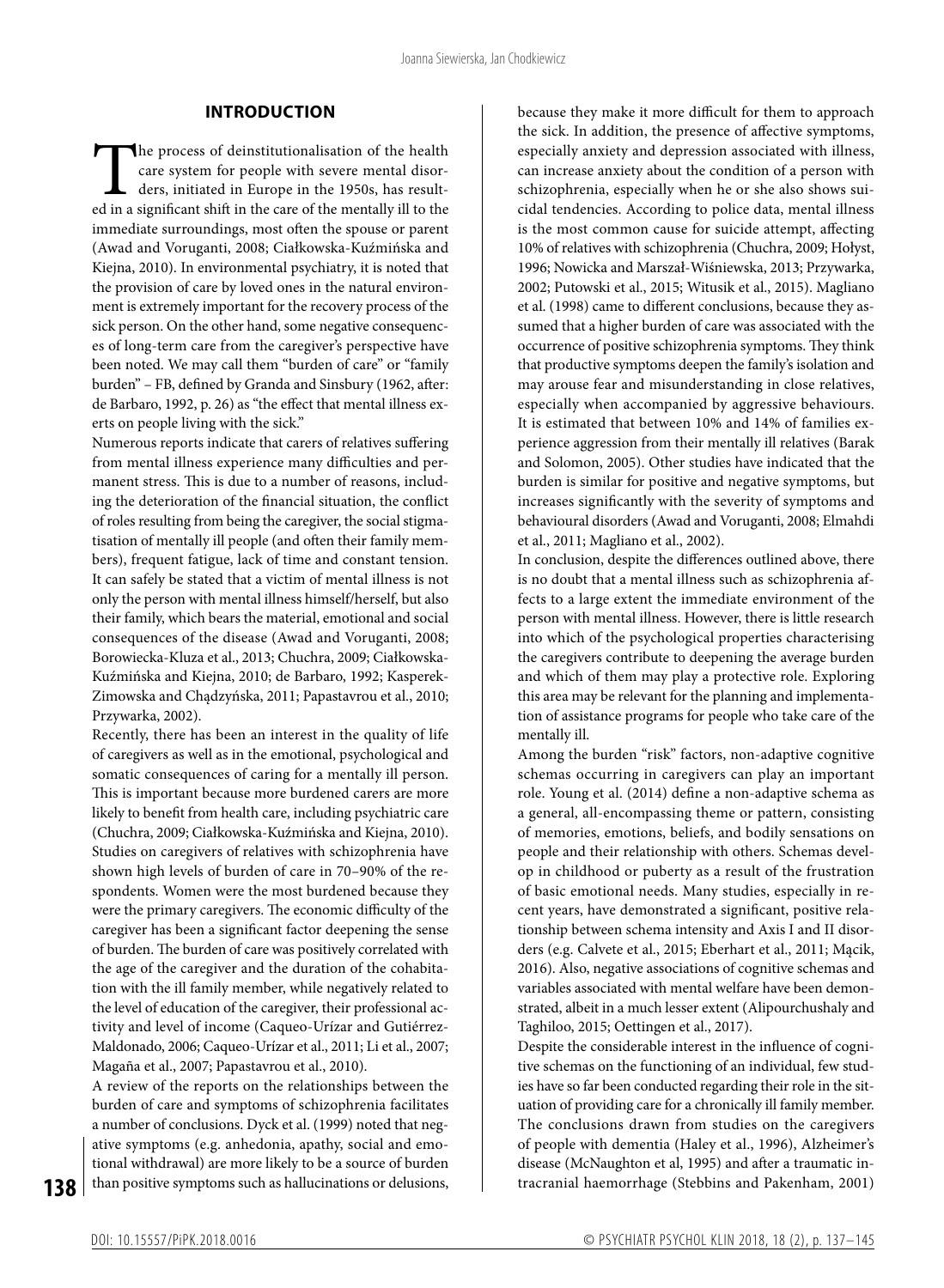indicate that dysfunctional thoughts and beliefs play a major, negative role in the process of adaptation to the situation of custody, by affecting emotions, behaviour and relationships between the carer and the ill family member. The relationship between cognitive schemas and burden in caregivers of relatives with schizophrenia have not been analysed before.

As far as protective factors are concerned, effective strategies of coping with stress can play a vital role. Test results show that the preferred method of coping with stress, which in accordance with the theory of Carver et al. (1989) is flexibly adjusted to the sources of stress, has a large impact on the size of the burden experienced (Borowiecka-Kluza et al., 2013). Ong et al. (2016) made a distinction between more and less adaptive strategies in the context of caring for relatives with schizophrenia, analysing their coexistence with the burden. Strategies associated with a higher burden of care included the use of psychoactive substances, behavioural disengagement, venting of emotions and self-blame. Some strategies focused on solving the problem, in turn, are regarded as beneficial, e.g. planning and taking active actions and positive reframing. The authors also identified the predictive power of individual strategies on the level of stress experienced by the caregivers. Behavioural disengagement was associated with the highest predictive power, followed by positive reframing, self-blame, emotional support and venting (Ong et al., 2016).

Östman and Hansson (2001) emphasized the adaptive benefits of a flexible adaptation of coping with stress strategies to the current state of mental health of the person with schizophrenia. Accordingly, they believe that in a situation where the ill relative is in a psychiatric hospital and where they suffer from suicidal thoughts or suicide attempts, the style of coping with stress aimed at regulating the emotions can be more adaptable for the caregiver. Conversely, styles focused on solving the situation could deepen the frustration and helplessness of the caregiver.

The lack of research on the role of maladaptive schemas in burden of care, and the scarcity of reports on the role of coping with stress have been the impulse for this study. Its aim has been to determine the relationship between non-adaptive schemas, coping strategies used by carers of schizophrenia and the level of burden. The role of the sociodemographic variables characterizing the caregiver and the individual with schizophrenia has also been considered in the study, as well as variables never analysed before (e.g. the existence of other chronic diseases in the relatives, besides schizophrenia). Considering the phenomenon in this scope can broaden the knowledge about how a caregiver functions in the care of a sick relative, and lead to more effective ways of helping those affected.

# **MATERIAL AND METHODS**

The participants were caregivers of individuals with schizophrenia taking care of relatives for at least half a year. The study was conducted at the Pabianickie Centrum Psychiatryczne (Pabianice Psychiatric Centre) and in the investigators'professional environment. A questionnaire including the written consent of the respondents and, where possible, their relatives suffering from schizophrenia was used for the study. A total of 30 people were examined. The participants' age ranged from 22 to 86 years  $(M = 52, OS = 16.43)$ , and the age of the ill family members ranged from 18 to 86 years (*M* = 40, *SD* = 14.64). The duration of care for a sick person was in the range of 0.6 to 38 years. The detailed sociodemographic data of the study group have been summarised in Tab. 1.

## **Measures**

The research tools included:

**• Young Schema Questionnaire – Short Form 3 (YSQ-S3-PL)** by Young et al. (2014). This test contains 90 items that are scored on a 6-point Likert scale ranging from 1 – "completely untrue of me" to 6 – "describes me perfectly." This questionnaire was developed to examine the intensity of 18 early maladaptive schemas: Emotional Deprivation, Abandonment, Mistrust, Social Isolation/Alienation, Defectiveness, Dependence, Vulnerability to Harm or Illness, Enmeshment, Failure, Entitlement, Insufficient

|                              |                                   | <b>Study group</b><br>$(N = 30)$ |
|------------------------------|-----------------------------------|----------------------------------|
|                              |                                   | $N(\%)$<br>$M \pm SD$            |
| Sex                          | <b>Female</b>                     | 22 (73)                          |
|                              | Male                              | 8(27)                            |
| <b>Education</b>             | <b>Vocational</b>                 | 6(20)                            |
|                              | <b>Secondary</b>                  | 11(37)                           |
|                              | <b>Higher</b>                     | 13(43)                           |
| <b>Marital status</b>        | <b>Single</b>                     | 12(40)                           |
|                              | <b>Married</b>                    | 18(60)                           |
| <b>Professional activity</b> | <b>Yes</b>                        | 15(50)                           |
|                              | <b>No</b>                         | 15(50)                           |
| <b>Place of residence</b>    | Village                           | 9(30)                            |
|                              | City/Town                         | 21(70)                           |
| Living with the sick         | <b>Yes</b>                        | 21(70)                           |
|                              | <b>No</b>                         | 9(30)                            |
| Years of caring for the sick |                                   | $11 \pm 9.87$                    |
| Sole caregiver               | Yes                               | 12 (40)                          |
|                              | <b>No</b>                         | 18(60)                           |
| <b>Relation</b>              | <b>Parent of the ill relative</b> | 13(43)                           |
|                              | Sibling of the ill relative       | 6(20)                            |
|                              | <b>Other</b>                      | 11(37)                           |
| Any institutional help       | Yes                               | 2(7)                             |
|                              | <b>No</b>                         | 28 (93)                          |
| Sex of the ill relative      | <b>Female</b>                     | 11(37)                           |
|                              | Male                              | 19(63)                           |
| Source: own study.           |                                   |                                  |

*Tab. 1. Characteristics of the studied group*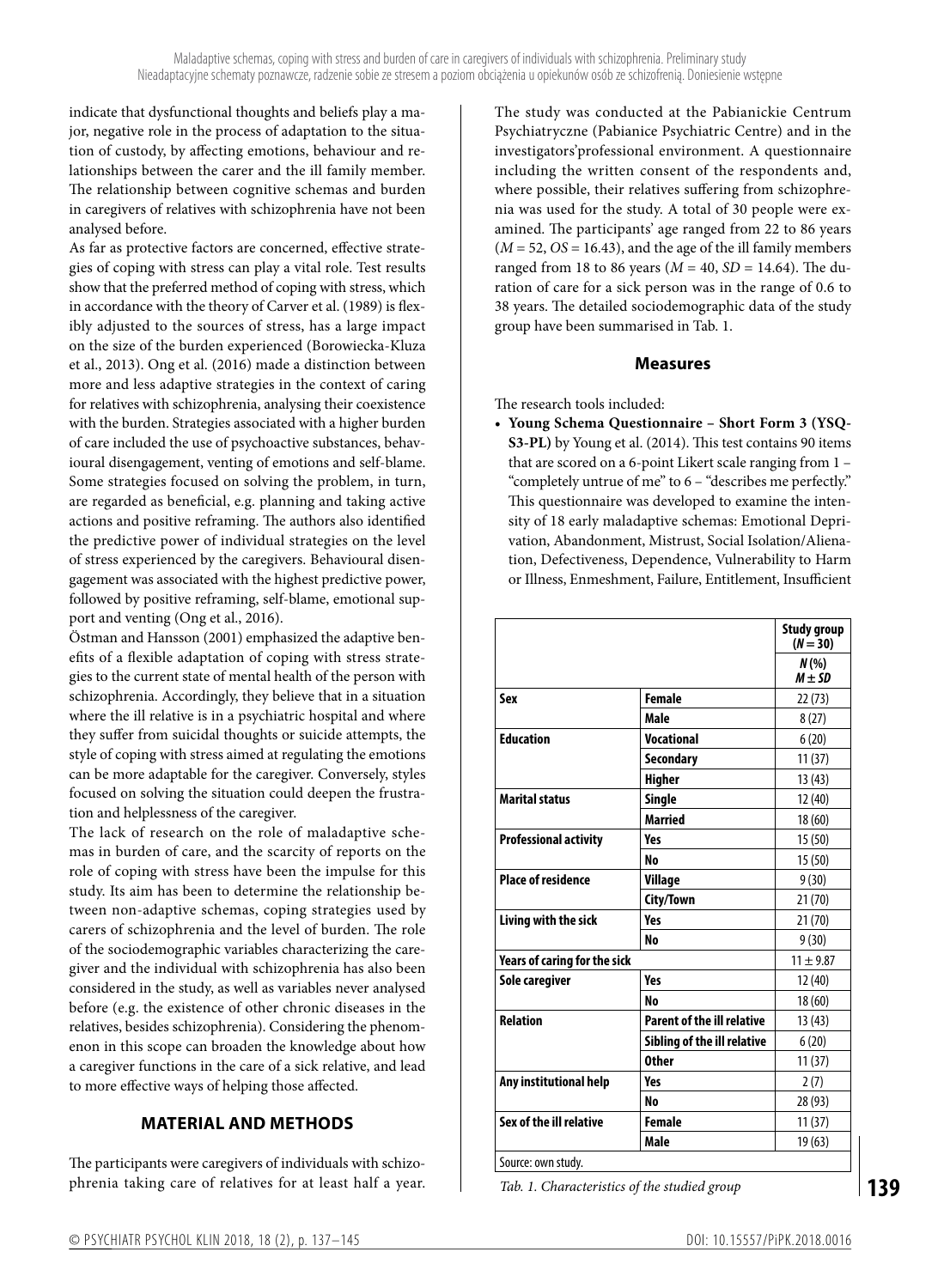|                                   | <b>Only</b><br>schizophrenia |      | Schizophrenia with<br>depression and/or<br>addiction |          | Schizophrenia with<br>a somatic disease |      | ANOVA |       |                          |
|-----------------------------------|------------------------------|------|------------------------------------------------------|----------|-----------------------------------------|------|-------|-------|--------------------------|
|                                   | $n = 13$                     |      |                                                      | $n = 11$ | $n = 6$                                 |      |       |       |                          |
|                                   | М                            | SD   | М                                                    | SD       | М                                       | SD   |       | p     |                          |
| <b>Burden in the Relationship</b> | 9.69                         | 3.92 | 13.73                                                | 3.95     | 9.83                                    | 4.45 | 3.408 | 0.048 | 2 > 1.3                  |
| <b>Emotional Well-Being</b>       | 10.46                        | 5.30 | 16.27                                                | 5.16     | 12.17                                   | 5.31 | 3.730 | 0.037 | 2 > 1.3                  |
| <b>Social and Family Life</b>     | 5.92                         | 3.43 | 10.82                                                | 2.99     | 5.50                                    | 4.42 | 7.280 | 0.003 | 2 > 1.3                  |
| <b>Finances</b>                   | 1.31                         | 1.25 | 3.00                                                 | 1.00     | 1.33                                    | 1.21 | 7.390 | 0.003 | 2 > 1.3                  |
| Loss of Control Over One's Life   | 7.62                         | 3.57 | 9.18                                                 | 3.64     | 6.00                                    | 4.29 | 1.605 | 0.219 | $\overline{\phantom{a}}$ |
| Source: own study.                |                              |      |                                                      |          |                                         |      |       |       |                          |

*Tab. 2. Comparison of mean burden values for subgroups differing in terms of the coexistence of other diseases with schizophrenia*

Self-Control, Subjugation, Self-Sacrifice, Recognition-Seeking, Negativity, Emotional Inhibition, Unrelenting Standards, Punitiveness. YSQ was adapted by Oettingen et al. (2017) and it is characterised by good psychometric properties. Alpha Cronbach for each scheme is in range 0.62–0.81 and for the total result 0.96.

- **• Mini-COPE**. This instrument is a short version of Carver's COPE, adapted by Juczyński and Ogińska-Bulik. The respondent responds to 28 items that are scored on a 4-point Likert scale ranging from 0 – "I almost never do that" to 3 – "I almost always do that." It measures the frequency of using 14 coping strategies from: Active Coping, Planning, Positive Reframing, Acceptance, Humour, Religious, Emotional Support, Instrumental Support, Self-Distraction, Denial, Venting of Emotions, Substance Use, Behavioural Disengagement, Self-Blame. The method is characterised by good psychometric properties (Juczyński and Ogińska-Bulik, 2009; Ogińska-Bulik, 2014).
- **• Zarit Burden Interview Version 1.0 (ZBI)**. Probably the most widely used burden measure in caregiving studies. This questionnaire contains 22 items that are scored on a 5-point Likert scale ranging from 0 – "never" to 4 – "nearly always" for items  $1-21$  and  $0-$  "not at all" to  $4-$  "extremely"



*Fig. 1. Two clusters isolated from the studied group based on the results of the Zarit Burden Interview questionnaire*

for item 22. There is no universal cut-off score. This method allows to estimate the General caregiver burden and specifically in 5 domains: Burden in the Relationship, Emotional Well-Being, Social and Family Life, Finances, Loss of Control Over One's Life (Zarit, 2016). The method was developed in 1980 to assess the burden of carers of dementia patients. Since then, it has been validated in many countries, and has found extensive use in research also for carers of people with schizophrenia, bipolar disorder or cancer. The method has good psychometric properties, as confirmed in both earlier and recent studies (e.g. Gonçalves-Pereira et al., 2017; Higginson and Gao, 2008). In this study, alpha Cronbach for overall result was 0.87.

**• Sociodemographic sheet**. Developed for this study to record the relevant sociodemographic data of the caregiver and the person with mental illness, including age, gender, health, degree of kinship, locality, common living, term of care. Moreover, that sheet records the level of caregiver education, their marital status, professional situation, being the only caregiver or not, institutional support and current health status of the relative with schizophrenia, number of hospitalisations, comorbidities like addiction, depression or somatic diseases.

## **Statistical analysis**

STATISTICA 6 and IBM SPSS Statistics were used in statistical analyses. Rho-Spearman correlation coefficients were used to examine selected relationships between sociodemographic variables and the burden. In contrast, analysis of variance was used to compare the burden in the context of the co-occurrence of schizophrenia with additional illnesses. The most important method in the study was the *k*-median cluster analysis used to isolate subgroups that would be homogeneous in terms of the perceived burden. Clusters were compared using analysis of variance, with Pearson's correlation coefficient also used.

#### **RESULTS**

First, the characteristics of the examined group were analysed. It indicates that the average primary caregiver of an individual with schizophrenia is a mother with university

**140**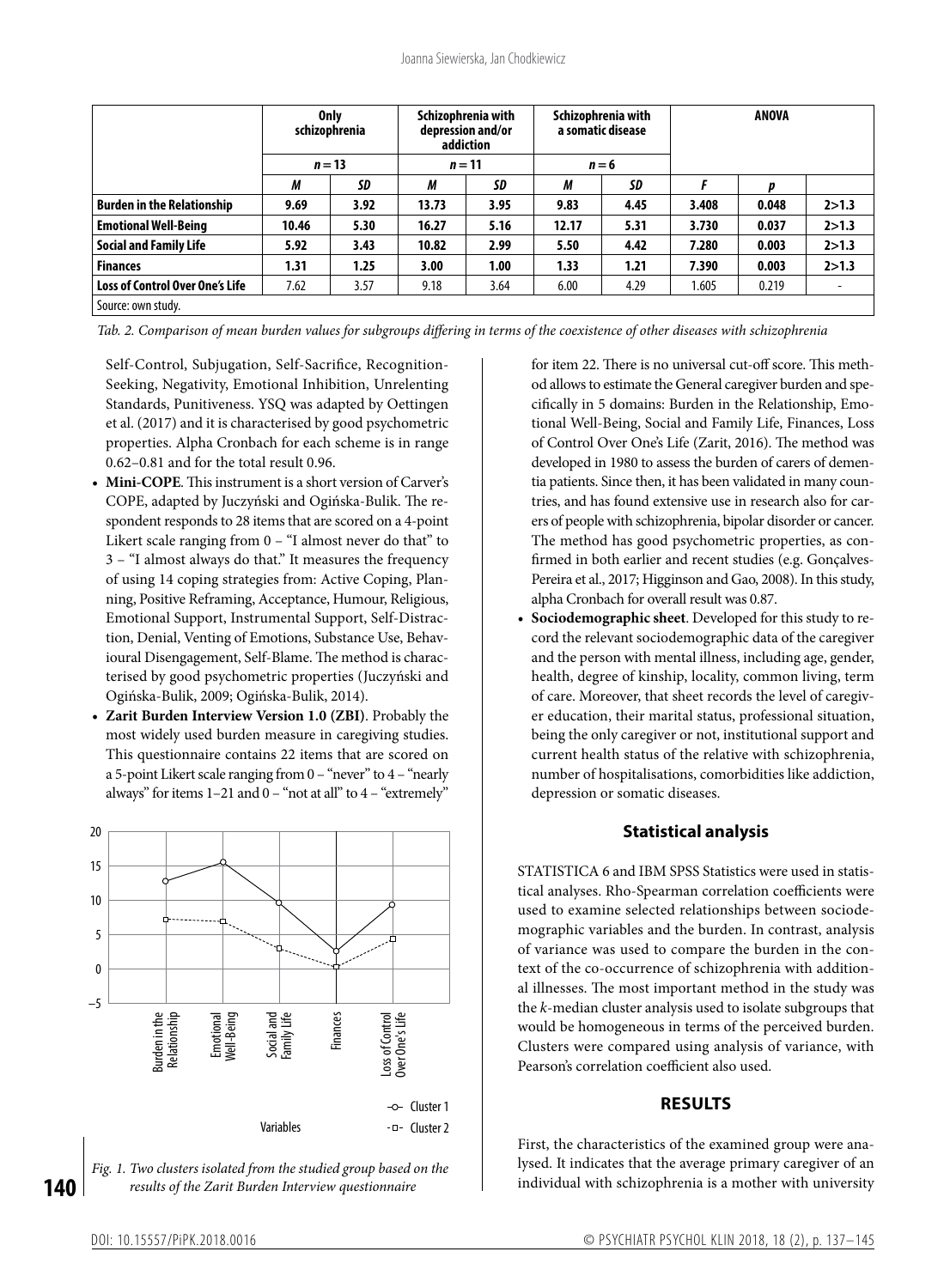|                                   |       | <b>Cluster 1</b><br>$n = 21$ |      | <b>Cluster 2</b><br>$n = 9$ | ANOVA |         |  |
|-----------------------------------|-------|------------------------------|------|-----------------------------|-------|---------|--|
|                                   | М     | SD                           | М    | SD                          |       |         |  |
| <b>Burden in the Relationship</b> | 12.86 | 3.75                         | 7.33 | 3.12                        | 15.01 | < 0.001 |  |
| <b>Social and Family Life</b>     | 15.48 | 4.12                         | 7.00 | 4.44                        | 25.49 | < 0.001 |  |
| <b>Finances</b>                   | 9.62  | 3.02                         | 3.00 | 2.40                        | 33.79 | < 0.001 |  |
| Loss of Control Over One's Life   | 2.62  | 0.97                         | 0.33 | 0.71                        | 40.15 | < 0.001 |  |
| <b>Emotional Well-Being</b>       | 9.33  | 2.90                         | 4.44 | 2.83                        | 18.10 | < 0.001 |  |
| Source: own study.                |       |                              |      |                             |       |         |  |

*Tab. 3. Comparison of two clusters isolated from the studied group based on Zarit Burden Interview questionnaire*

education, living in a city with a sick son on average 40 years old. She has been caring for a schizophrenia patient for an average of 11 years without any help from day-care centres or foundations, but shares care with loved ones.

There were no statistically significant differences in the level of burden between the examined men and women. The analysis of the relationship between carers education (data recoded as  $0$  –vocational/average,  $n = 17$  and  $1$ higher,  $n = 13$ ) and the burden also did not show statistically significant relationships. A similar situation was found in relation to the relationship between the burden and the surveyed civil status, place of residence, occupational activity, chronic illness of the carer, degree of relationship, length of care, age of the relative with mental illness and number of hospitalisations. In contrast, the current, worse condition of the ill family member is associated with a smaller Emotional Well-Being of the caregiver (Rho-Spearman = −0.44, *p* < 0.05) and a greater Loss of Control Over One's Life (Rho-Spearman =  $-0.443$ ,  $p < 0.05$ ).

This means that the increased severity of dysfunctional behaviour of an individual with schizophrenia is associated with higher tension, anxiety and a sense of destabilisation of life.

In Tab. 2, the relationship between the burden and comorbidities in a person with mental illness have been compared. The results (analysis of variance, post-hoc test) show that caregivers of relatives suffering from schizophrenia and who are depressed or dependent on alcohol are more likely to report a burden on Emotional Well-Being, Social and Family Life and Finances than caregivers of family members suffering from schizophrenia only or with co-occurring somatic disease.

In order to isolate a homogeneous burden subgroup, the *k*-median cluster analysis was used. Two focus groups were identified: lower  $(n = 9)$  and higher  $(n = 21)$  burden (Fig. 1). The analysis of variance was applied to compare the described subgroups in terms of age, and above all, the intensity of maladaptive schemas and coping strategies.

|                                         | <b>Cluster 1</b><br>$n = 21$ |      | <b>Cluster 2</b><br>$n = 9$ |      | <b>ANOVA</b> |       |
|-----------------------------------------|------------------------------|------|-----------------------------|------|--------------|-------|
|                                         | М                            | SD   | М                           | SD   | F            | p     |
| <b>Emotional Deprivation</b>            | 13.95                        | 6.22 | 9.00                        | 3.54 | 4.96         | 0.034 |
| Abandonment                             | 16.29                        | 5.12 | 12.44                       | 5.05 | 3.57         | 0.069 |
| <b>Mistrust</b>                         | 14.67                        | 4.61 | 11.44                       | 4.88 | 2.98         | 0.095 |
| <b>Social Isolation/Alienation</b>      | 16.19                        | 6.37 | 7.89                        | 3.02 | 13.75        | 0.001 |
| <b>Defectiveness</b>                    | 11.57                        | 5.23 | 8.00                        | 2.65 | 3.73         | 0.064 |
| <b>Failure</b>                          | 12.14                        | 5.14 | 10.22                       | 3.99 | 0.99         | 0.328 |
| <b>Dependence</b>                       | 12.81                        | 4.57 | 7.44                        | 3.36 | 10.01        | 0.004 |
| <b>Vulnerability to Harm or Illness</b> | 16.00                        | 6.27 | 11.22                       | 5.97 | 3.76         | 0.063 |
| <b>Enmeshment</b>                       | 10.95                        | 4.98 | 8.67                        | 3.28 | 1.58         | 0.219 |
| Subjugation                             | 13.90                        | 5.11 | 10.78                       | 4.60 | 2.49         | 0.125 |
| <b>Self-Sacrifice</b>                   | 19.29                        | 5.85 | 18.89                       | 4.99 | 0.03         | 0.861 |
| <b>Recognition-Seeking</b>              | 16.29                        | 3.86 | 13.00                       | 4.12 | 4.90         | 0.035 |
| <b>Entitlement</b>                      | 14.52                        | 3.08 | 13.56                       | 5.81 | 0.13         | 0.553 |
| <b>Insufficient Self-Control</b>        | 13.95                        | 3.98 | 10.44                       | 3.28 | 0.36         | 0.028 |
| <b>Unrelenting Standards</b>            | 15.86                        | 4.87 | 15.22                       | 3.27 | 5.38         | 0.724 |
| <b>Emotional Inhibition</b>             | 13.57                        | 4.09 | 9.89                        | 4.37 | 4.39         | 0.045 |
| <b>Negativity</b>                       | 19.00                        | 5.12 | 14.00                       | 6.40 | 5.18         | 0.030 |
| <b>Punitiveness</b>                     | 13.48                        | 4.41 | 14.67                       | 4.80 | 0.44         | 0.514 |
| Source: own study.                      |                              |      |                             |      |              |       |

*Tab. 4. Comparison of two clusters differing in terms of the perceived burden of care – maladaptive schemas*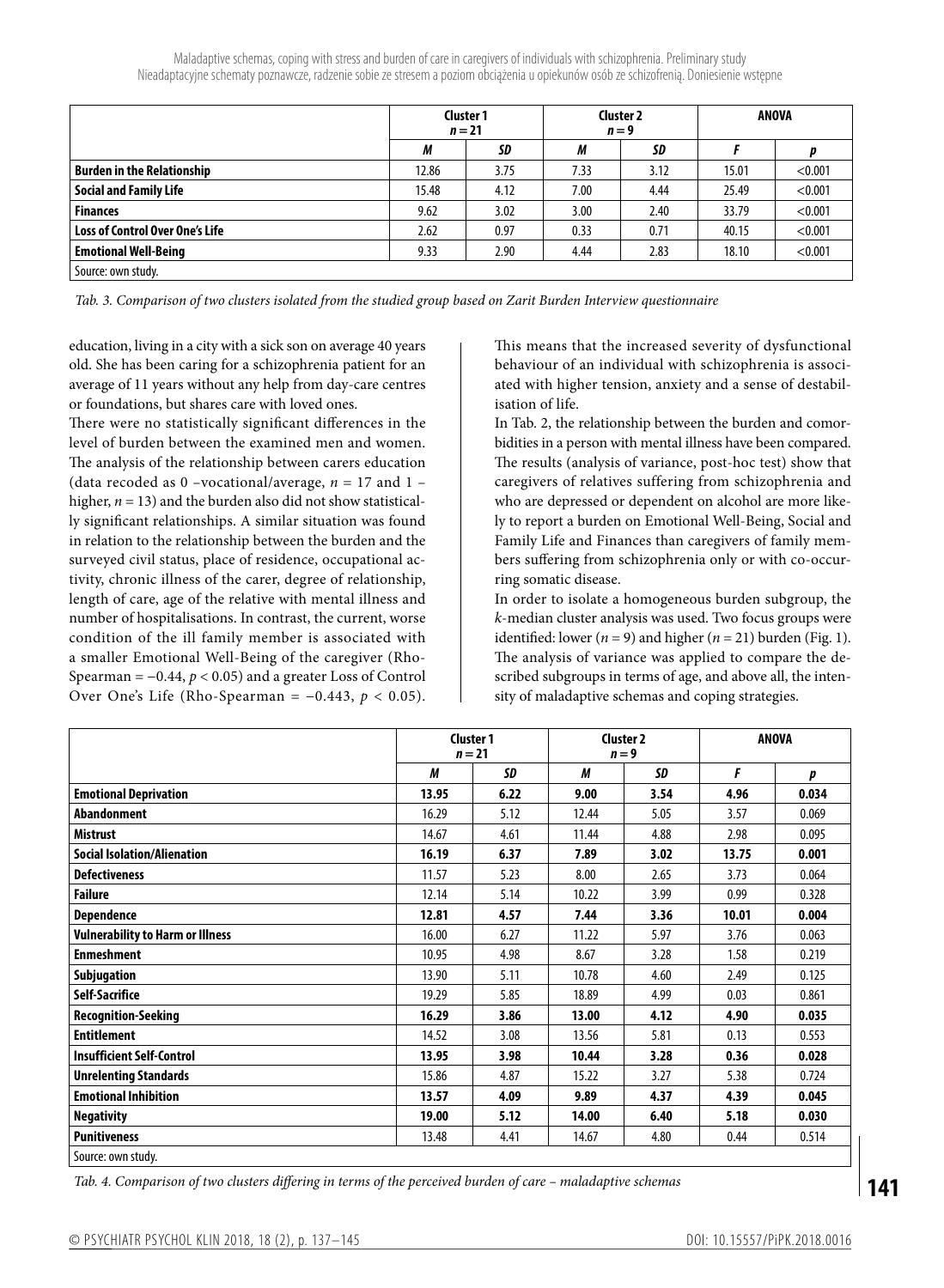|                                                    |      | <b>Cluster 1</b><br>$n = 21$ |      | <b>Cluster 2</b><br>$n = 9$ | <b>ANOVA</b> |       |  |
|----------------------------------------------------|------|------------------------------|------|-----------------------------|--------------|-------|--|
|                                                    | М    | SD                           | М    | SD                          | F            | р     |  |
| <b>Active Coping</b>                               | 3.38 | 0.92                         | 4.44 | 1.13                        | 7.37         | 0.011 |  |
| Planning                                           | 3.71 | 1.15                         | 4.78 | 1.09                        | 5.57         | 0.026 |  |
| <b>Positive Reframing</b>                          | 2.90 | 1.61                         | 4.33 | 1.12                        | 5.82         | 0.023 |  |
| Acceptance                                         | 3.71 | 1.10                         | 4.00 | 2.12                        | 0.24         | 0.629 |  |
| <b>Humour</b>                                      | 1.33 | 1.28                         | 0.78 | 0.97                        | 1.35         | 0.254 |  |
| <b>Religious</b>                                   | 2.62 | 2.13                         | 3.11 | 2.52                        | 0.30         | 0.588 |  |
| <b>Emotional Support</b>                           | 2.81 | 1.72                         | 4.00 | 1.32                        | 3.41         | 0.075 |  |
| <b>Instrumental Support</b>                        | 3.24 | 1.51                         | 3.89 | 2.20                        | 0.88         | 0.356 |  |
| <b>Self-Distraction</b>                            | 4.14 | 1.74                         | 3.33 | 1.50                        | 1.47         | 0.235 |  |
| <b>Denial</b>                                      | 2.05 | 1.43                         | 1.56 | 1.42                        | 0.75         | 0.395 |  |
| <b>Venting of Emotions</b>                         | 2.76 | 1.04                         | 1.67 | 1.50                        | 5.32         | 0.029 |  |
| <b>Substance Use</b>                               | 1.29 | 1.31                         | 0.33 | 0.71                        | 4.18         | 0.050 |  |
| <b>Behavioural Disengagement</b>                   | 2.33 | 1.46                         | 0.67 | 1.00                        | 9.67         | 0.004 |  |
| Self-Blame                                         | 3.19 | 1.69                         | 1.67 | 1.22                        | 5.92         | 0.022 |  |
| $C_{\text{out}}$ $C_{\text{out}}$ $C_{\text{out}}$ |      |                              |      |                             |              |       |  |

Source: own study.

*Tab. 5. Comparison of two clusters differing in terms of the perceived burden of care – strategies of coping with stress*

As shown in Fig. 1 and Tab. 3, the isolated clusters differ significantly in all aspects of the burden, and to the greatest extent in terms of Loss of Control Over One's Life.

After isolating the groups differing by the burden level, it was verified that cognitive non-adaptive schemas and coping strategies differentiate isolated clusters. The results have been shown in Tabs. 4 and 5.

As shown in Tab. 4, the isolated clusters differ in seven out of eighteen maladaptive schemas. People with a higher level of burden of care have a higher level of Emotional Deprivation, which means that the caregivers are convinced that their emotional needs will never be met. On the other hand, higher levels of Social Isolation/Alienation are associated with the carer's greater sense of social alienation or "not fitting in." The higher level of Dependence reflects the difficulty of carrying out your duties without the help of others, which may result from the belief that one lacks competence. Higher burden of carers is associated with Recognition-Seeking, which is excessive effort to obtain approval from others, often

at the expense of one's self and Emotional Inhibition, resulting in the lack of emotion for fear of rejection. Surprisingly, there is also a higher level of Insufficient Self-Control, which means that these people, while inhibiting emotions, are convinced that they do it insufficiently and cannot control their impulses. On the other hand, high levels of Negativity in high-burden individuals indicate a tendency towards worrying continuously and concentrating on the negative aspects of life.

As shown in Tab. 5, isolated clusters differ in seven out of fourteen strategies for coping with stress. People in the first cluster reported rare use of Active Coping, Planning and Positive Reframing, and more frequent use of Venting of Emotions, Substance Use, Behavioural Disengagement and Self-Blame.

Pearson correlation coefficients were also calculated between maladaptive schemas and coping strategies (Tab. 6). The calculations were performed exclusively for maladaptive schemas and coping strategies whose levels statistically significantly differed between clusters.

|                                                                                                   | Coping strategies    |                 |                              |                        |                      |                                     |            |  |  |  |
|---------------------------------------------------------------------------------------------------|----------------------|-----------------|------------------------------|------------------------|----------------------|-------------------------------------|------------|--|--|--|
| <b>Schemas</b>                                                                                    | <b>Active Coping</b> | <b>Planning</b> | <b>Positive</b><br>Reframing | Ventina<br>of Emotions | <b>Substance Use</b> | <b>Behavioural</b><br>Disengagement | Self-Blame |  |  |  |
| <b>Emotional Deprivation</b>                                                                      | $-0.50**$            | $-0.55**$       | $-0.57**$                    | 0.25                   | $-0.10$              | $0.36*$                             | 0.09       |  |  |  |
| <b>Social Isolation/Alienation</b>                                                                | $-0.55***$           | $-0.63**$       | $-0.72**$                    | $0.42*$                | 0.29                 | $0.44*$                             | 0.33       |  |  |  |
| <b>Dependence</b>                                                                                 | $-0.54**$            | $-0.35$         | $-0.51**$                    | 0.35                   | 0.11                 | $0.49**$                            | $0.60**$   |  |  |  |
| <b>Emotional Inhibition</b>                                                                       | $-0.24$              | $-0.53**$       | $-0.40*$                     | $0.46*$                | 0.18                 | 0.31                                | 0.33       |  |  |  |
| <b>Insufficient Self-Control</b>                                                                  | $-0.26$              | $-0.35$         | $-0.23$                      | $0.58***$              | 0.13                 | $0.42*$                             | 0.24       |  |  |  |
| <b>Recognition-Seeking</b>                                                                        | $-0.24$              | $-0.04$         | 0.01                         | 0.20                   | 0.27                 | $0.49**$                            | 0.13       |  |  |  |
| <b>Negativity</b>                                                                                 | $-0.23$              | $-0.24$         | $-0.43*$                     | $0.54***$              | 0.29                 | 0.23                                | $0.49**$   |  |  |  |
| Source: own study.<br>* Correlation significant at 0.05.<br>$**$ Correlation significant at 0.01. |                      |                 |                              |                        |                      |                                     |            |  |  |  |

**142** *Tab. 6. Correlation between the selected maladaptive schemas and coping strategies*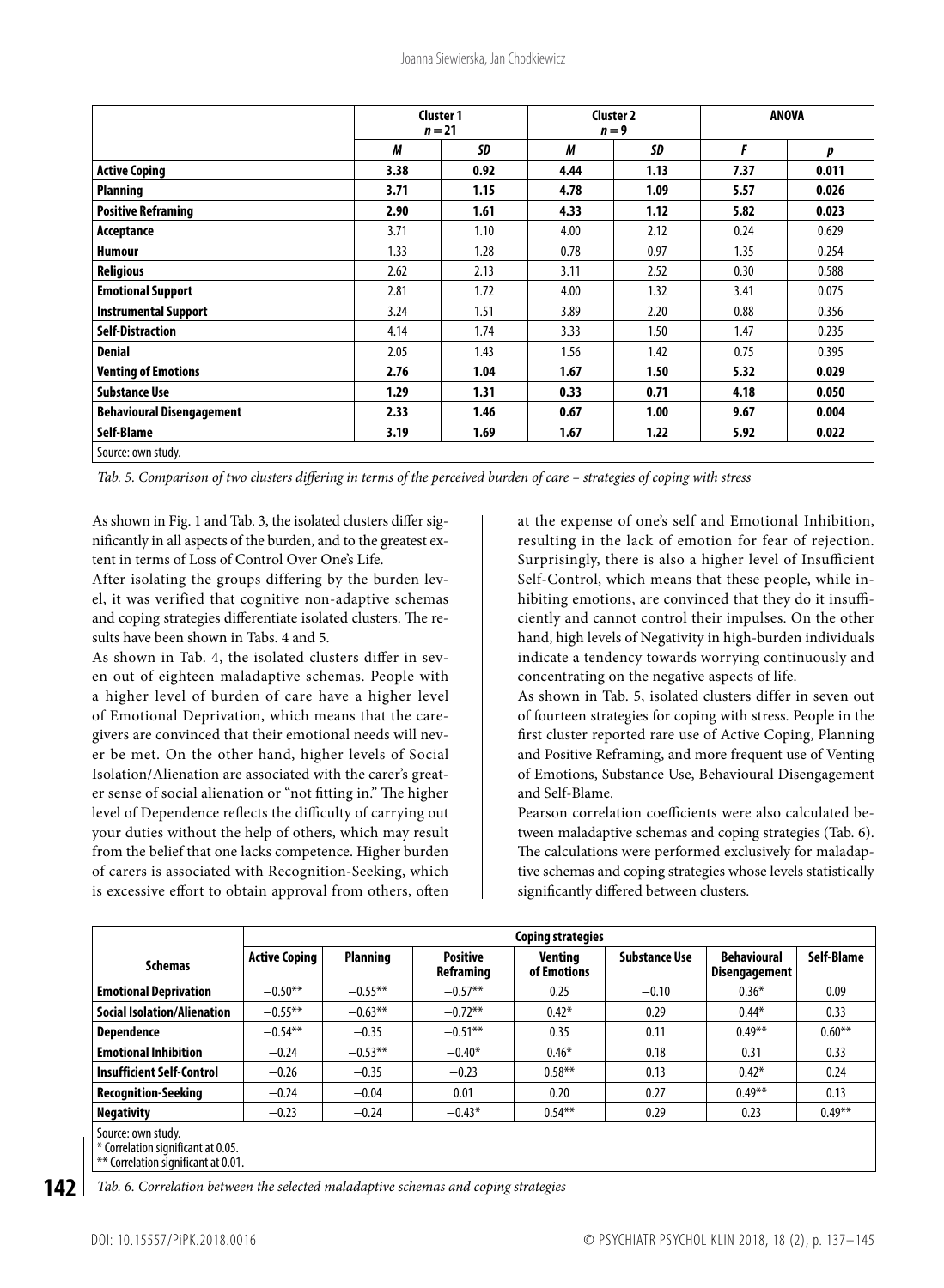The analysis suggests that coping strategies such as Active Coping and Planning and Positive Reframing (which simultaneously regulates emotions in an adaptive way) correlate negatively with maladaptive schemas (most in Positive Reframing with Social Isolation/Alienation). This means that the feeling of alienation can block Positive Reframing, or the ability to give a positive meaning. It can be seen that not only Social Isolation/Alienation, but also Emotional Deprivation can play a role in limiting the use of practically all three adaptive strategies relevant for the burden. In addition, Active Coping and Positive Reframing negatively correlate with Dependence. This means that people who have a higher sense of inattention rarely take active action, and are unable to find positive aspects of the event, which in turn can translate into higher levels of stress. The same is true for Emotional Inhibition, which can hinder Planning and Positive Reframing. On the other hand, Negativity is associated with a lower level of Positive Reframing. In turn, non-adaptive strategies aimed at regulating emotions such as Venting of Emotions and Self-Blame or Cessation of Operations correlate positively with higher scores in maladaptive schemas. Dependence and Self-Blame is the strongest link. This means that the intensification of dependence is associated with a more frequent use of Self-Blame, and attributing the fault to the negative course of events. As with Emotional Deprivation, Social Isolation/Alienation, Insufficient Self-Control, Recognition-Seeking and Negativity predispose the caregiver to use non-adaptive coping strategies, thereby contributing to increase their burden of care.

#### **DISCUSSION**

In this study, issues related to the burden of care in caregivers of relatives with schizophrenia have been analysed. The relationships between the caregiver's burden level and sociodemographic indicators have been analysed. The main subject of the study has been the burden's relationship with various coping strategies and the previously unresearched relationship between the burden and maladaptive cognitive schemas. It has also been an attempt at characterising the association between the severity of maladaptive schemas and the use of adaptive/non-adaptive coping strategies. The interpretation of the caregiver profile has shown, as in the Awad and Voruganti (2008) and Magaña et al. (2007), that this role is most often performed by the mother. The study of the relationship between the variables of the caregiver and relatives with mental illness and the level of burden has revealed that the lower the caregiver's age and the worse the health status of the individual with schizophrenia, the higher the level of the care burden in various aspects.

Regarding the relationship between the burden and the caregiver's age, the results obtained are different from those of Caqueo-Urízar et al. (2006, 2011), as the authors cited its positive correlation with age, whilst being similar to the results obtained by Alzahrani et al. (2017), who showed

a negative correlation between the caregiver's age and the burden (study conducted in Saudi Arabia). This means that the younger caregivers are, the more they experience the negative effects of caring for a sick relative. The authors explain this tendency by the lack of preparation of a young carer to perform this role. In addition, this may be due to the fact that young people lack mature life skills.

The study has not shown any significant association between the burden and gender of the ill family member and sharing the apartment with them, which is different from the results of Alzahrani et al. (2017), according to which higher levels of the burden of care are associated with the care of a sick man and a common residence, but these results may be due to cultural differences between the countries in which the two studies were conducted. On the other hand, the results of our study in respect of the condition of the person with mental illness correspond to the results of Awad and Voruganti (2008) and Elmahdi et al. (2011), according to which the condition described by the intensity of positive and negative symptoms correlates positively with the general level of burden. In addition, our study has shown that the poorer health of the individual with schizophrenia the greater the burden of experienced emotions and loss of control over one's life. It can be assumed that the dysfunctional behaviour of the ill family member triggers the feelings of tension and anxiety in the caregiver, destabilizing the relationship between the caregiver and the relative with mental illness.

As far as the ill relative's condition is concerned, this study has also considered the coexistence of other diseases, apart from schizophrenia, an issue which has not yet been addressed in the literature of the subject. It has shown that caregivers of individuals with schizophrenia associated with depression and/or alcohol dependence are more likely to report the burden of caring for a family member with schizophrenia than those with a coexisting somatic illness. This is probably due to the depressed mood of the relatives with mental illness, their possible suicidal tendencies, or the family budget burden associated with additional medication, the manifestation of aggressive behaviour towards the caregiver and interpersonal difficulties. As a result, the person experiencing a higher burden is willing to use psychological counselling, which is a valuable piece of information for future developing a carers assistance program.

**143** environment and auto stigmatisation associated with the The analysis of the relationship between the burden of care and non-adaptive cognitive schemas has demonstrated that subjects with higher levels of it are characterized by a greater degree of maladaptive schemas significantly related to psychopathological symptoms – Emotional Deprivation, Social Isolation/Alienation, Dependence, Recognition-Seeking, Insufficient Self-Control, Emotional Inhibition, Negativity and Punitiveness (Young et al., 2014). These schemas are probably due to unmet needs in childhood – mainly security and acceptance. It can be cautiously hypothesised that they are fixed in adulthood due to the stigmatisation by the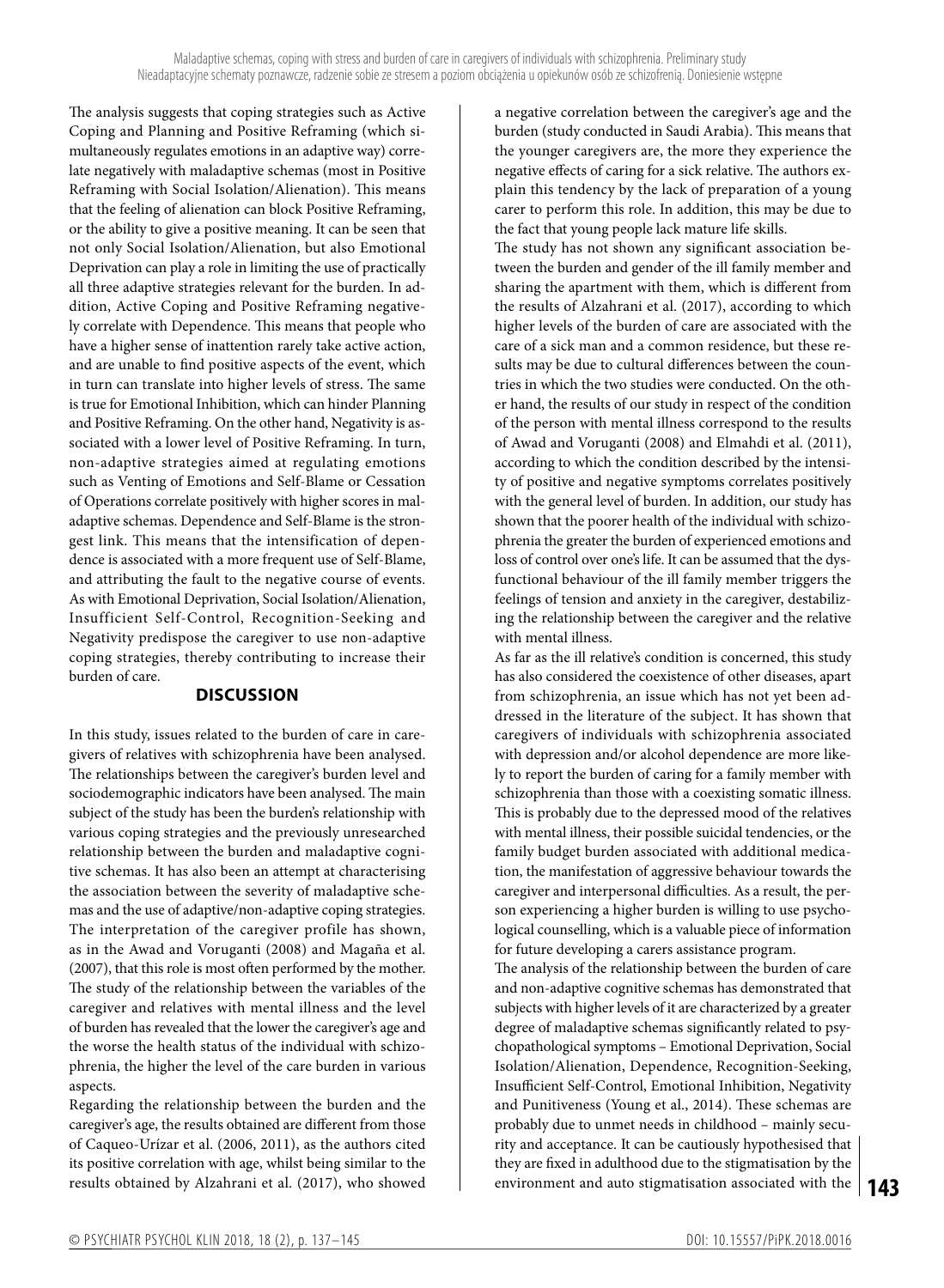presence of mental illness in the family, making the psychological situation of the caregivers particularly difficult. It is worth noting here that 93% of the respondents do not receive the support of any supportive institution, and the high level of some schemas (e.g. Emotional Deprivation, Social Isolation and Dependency) can effectively impede attempting to ask for help, which should be covered in a therapist's work with the carers. At the same time, these studies confirm the findings on the importance of cognitive factors in the burden of care for the mentally ill relatives with other chronic diseases (Haley et al., 1996; McNaughton et al., 1995; Stebbins and Pakenham, 2001).

These phenomena warrant further research involving a larger group of respondents. However, from a therapeutic point of view, it is important to work on changing dysfunctional schemas in carers to reduce emotional stress, embarrassment, or anger that they often do not express for fear of rejection, and when they fail to stop negative emotions, their level of frustration deepens. On the other hand, the higher intensity of Recognition-Seeking in more burdened caregivers raises the question of possible secondary psychological gains from taking care of the sick person, which is also an area that requires further research.

Interesting results have been obtained by comparing the rates of coping strategies used by caregivers with higher (70%) and lower (30%) levels of burden. Namely, carers who declare higher levels of burden are more likely to use non-adaptive coping strategies focused on regulating emotions through Venting of Emotions, Substance Use, Self-Blame and Cessation of Operations. On the other hand, carers with lower stress are more likely to use adaptive coping strategies such as Active Coping, Planning and Positive Reframing. In order to explain the basis of these predispositions, only relationships between maladaptive schemas and coping strategies relevant for the burden of care were analysed. It has been shown that the increase of Emotional Deprivation, Social Isolation/Alienation, Dependence, Emotional Inhibition, Negativity through mutual negative relationships can block the use of adaptive strategies to coping with stress by carers. In turn, Emotional Deprivation, Social Isolation/Alienation, Dependence, Insufficient Self-Control, Recognition-Seeking, Negativity foster sustaining non-adaptive coping strategies. It is worth mentioning that the acquisition of new coping strategies (e.g. in psycho-educational programs) can be significantly impeded by some caregivers through schemas that are known to be primary in relation to remedial strategies (Young et al., 2014). In summary, it is worth noting that most of the studies of burden in caregivers focus on the role of sociodemographic variables, health care organisation, functioning of the patient's family as a system, and support provided by the environment (institutional and other family members) for the caregivers' functioning, not on their individual characteristics (Awad and Voruganti, 2008; Chuchra, 2009, de Barbaro, 1992, 2000). Thus, the results of our study, if confirmed in a larger group of respondents, can provide

a valuable source of information on how to modify or complement the care of mentally ill carers to improve both their effectiveness and quality of life.

#### **LIMITATIONS**

Due to the use of questionnaire methods in the analysis, the social approval variable may have had an impact on the study's results. In addition, the study used a tool to measure coping strategies related to different situations, and not a method of coping with a loved one's mental illness. The most important limitation, however, is the small size of the studied group. Therefore, the results should be treated as preliminary.

The presented research, despite its imperfections, may be the starting point for further exploration of this topic. However, the most important asset is the attention paid to the rarely discussed and very important topic, i.e. the burden of care in persons looking after mentally ill family members.

## **CONCLUSIONS**

Despite the limitations, the results provide new content in the care of the mentally ill. The important role of maladaptive schemas should be highlighted, with special emphasis on Emotional Deprivation, Social Isolation and Emotional Inhibition. This is likely related to the phenomenon of the stigmatisation of the family due to mental illness, which in turn furthers its alienation from the environment. Due to the importance and novelty of the subject matter, the study, in spite of its limitations, may provide an impetus for further exploration.

#### **Conflict of interest**

*The authors do not report any financial or personal connections with other persons or organisations that might negatively affect the content of this publication and claim rights thereto.*

#### **References**

- Alipourchushaly G, Taghiloo S: The mediating role of early maladaptive schemas in relation between personality traits and subjective well-being. JLS 2015; 5: 161–168.
- Alzahrani SH, Fallata EO, Alabdulwahab MA et al.: Assessment of the burden on caregivers of patients with mental disorders in Jeddah, Saudi Arabia. BMC Psychiatry 2017; 17: 202.
- Awad AG, Voruganti LN: The burden of schizophrenia on caregivers: a review. Pharmacoeconomics 2008; 26: 149–162.
- Barak D, Solomon Z: In the shadow of schizophrenia: A study of siblings' perceptions. Isr J Psychiatry Relat Sci 2005; 42: 234–241.
- Borowiecka-Kluza JE, Miernik-Jaeschke M, Jaeschke R et al.: Brzemię rodziny chorych z zaburzeniami afektywnymi – zarys problemu. Psychiatr Pol 2013; 47: 635–646.
- Calvete E, Orue I, Hankin BL: A longitudinal test of the vulnerability-stress model with early maladaptive schemas for depressive and social anxiety symptoms in adolescents. J Psychopathol Behav Assess 2015; 37: 85–99.
- Caqueo-Urízar A, Gutiérrez-Maldonado J: Burden of care in families of patients with schizophrenia. Qual Life Res 2006; 15: 719–724.